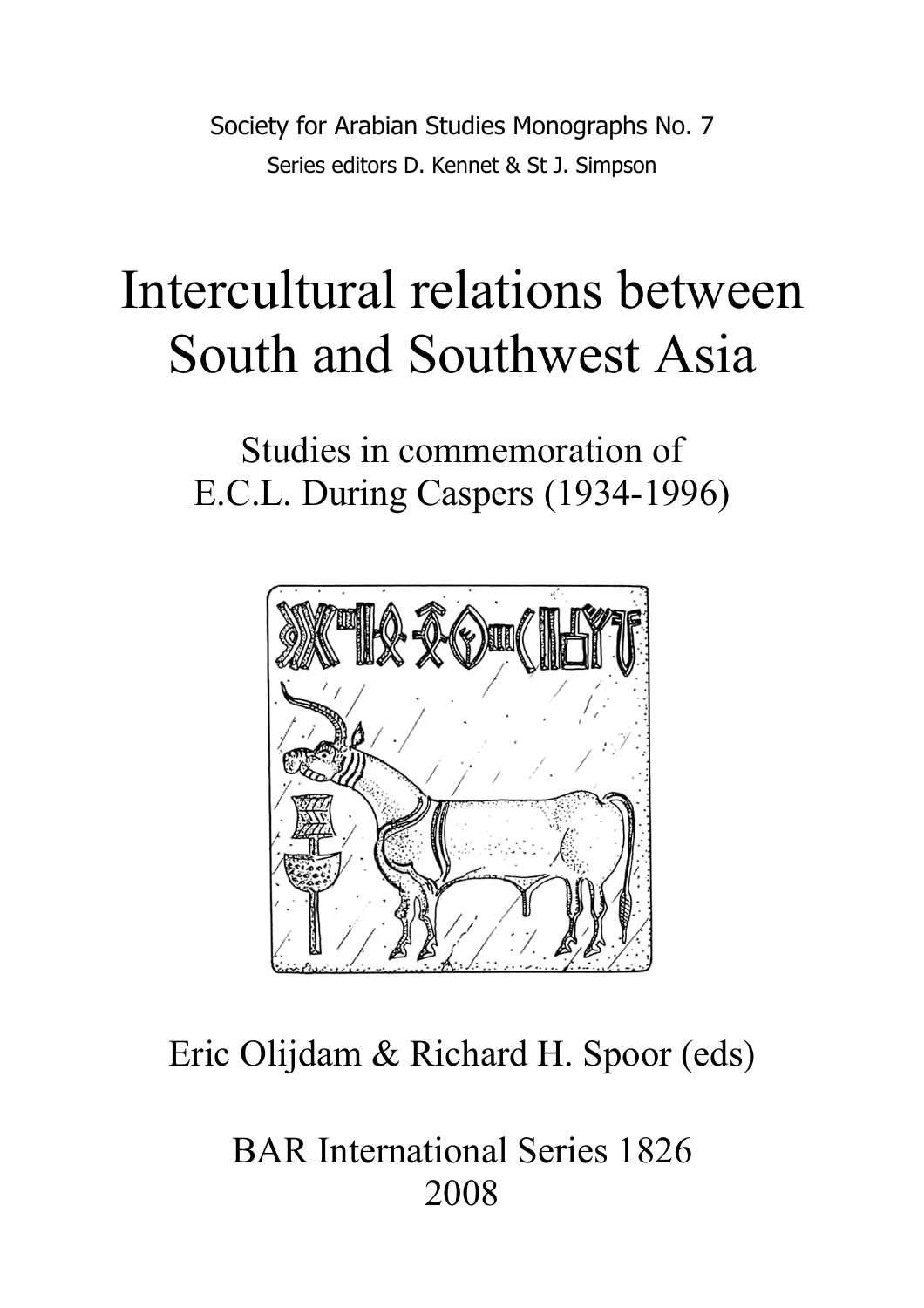This title published by

Archaeopress Publishers of British Archaeological Reports Gordon House 276 Banbury Road Oxford OX2 7ED England bar@archaeopress.com www.archaeopress.com

BAR S1826 Society for Arabian Studies Monographs No. 7

Intercultural relations between South and Southwest Asia. Studies in commemoration of E.C.L. During Caspers (1934-1996)

© selection and editorial matter by E. Olijdam & R.H. Spoor; chapters by the individual authors, 2008 © line-drawing cover by J.M. Kenoyer (= Kenoyer & Meadow, Fig. 5.3)

ISBN 978 1 4073 0312 3

Printed in England by The Basingstoke Press

All BAR titles are available from:

Hadrian Books Ltd 122 Banbury Road **Oxford** OX2 7BP **England** bar@hadrianbooks.co.uk

The current BAR catalogue with details of all titles in print, prices and means of payment is available free from Hadrian Books or may be downloaded from www.archaeopress.com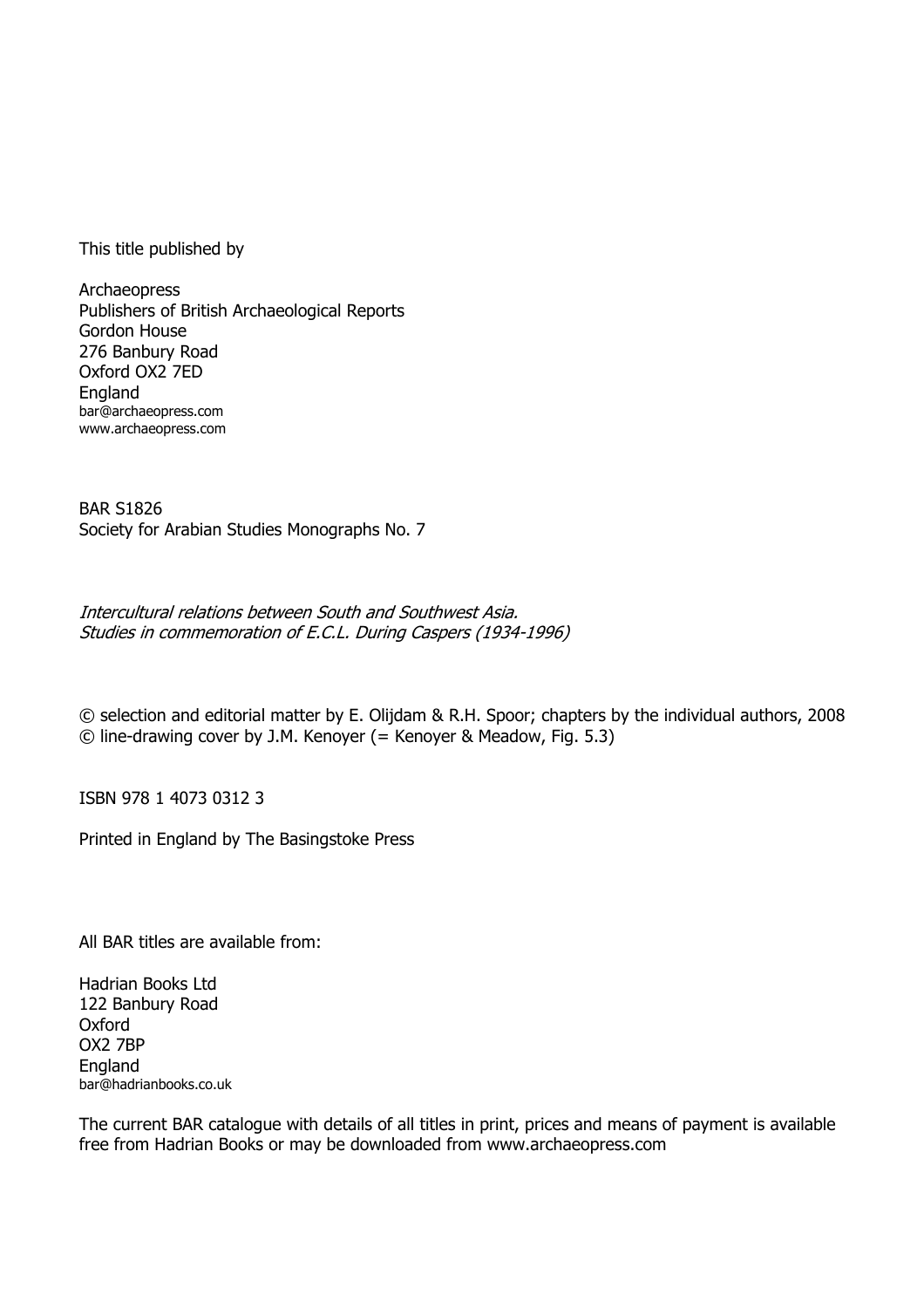INTERCULTURAL RELATIONS BETWEEN SOUTH AND SOUTHWEST ASIA. STUDIES IN COMMEMORATION OF E.C.L. DURING CASPERS (1934-1996) E. Olijdam & R.H. Spoor (eds) *BAR International Series* 1826 (2008): i-ii

# Table of Content

| Eric Olijdam                                                                                                                 | $1-4$     |
|------------------------------------------------------------------------------------------------------------------------------|-----------|
| Towards an Integrated Archaeology of South and Southwest Asia: An Appreciation of E.C.L. During                              |           |
| Caspers                                                                                                                      |           |
| Beatrice De Cardi                                                                                                            | $5 - 7$   |
| Inez at Bampur, 1966                                                                                                         |           |
| Eric Olijdam (with the assistance of Ellen Raven and Wendy Deitch-Van der Meulen)<br>A Bibliography of E.C.L. During Caspers | $8 - 11$  |
| Julian Reade                                                                                                                 | $12 - 18$ |
| The Indus-Mesopotamian Relationship Reconsidered                                                                             |           |
| Jonathan Mark Kenoyer                                                                                                        | $19 - 28$ |
| Indus and Mesopotamian Trade Networks: New Insights from Shell and Carnelian Artifacts                                       |           |
| Bertille Lyonnet & Philip L. Kohl                                                                                            | $29 - 42$ |
| By Land and By Sea: The Circulation of Materials and Peoples, ca. 3500-1800 B.C.                                             |           |
| Burchard Brentjes <sup>†</sup>                                                                                               | $43 - 47$ |
| Indische Importe und Einfluße in Mittelasien                                                                                 |           |
| D.P. Agrawal                                                                                                                 | 48-53     |
| Central Himalayas and the Ganga Valley: Mutual Interactions                                                                  |           |
| Shereen Ratnagar                                                                                                             | 54-60     |
| Materials Used in the Bronze Age                                                                                             |           |
| Judith Littleton                                                                                                             | 61-71     |
| Ethnicity or Political Ecology: Making Sense of the Bahrain Bones                                                            |           |
| Hans-Peter Uerpmann & Margarethe Uerpmann                                                                                    | 72-77     |
| Trading Mesopotamian Sheep to the Lower Gulf and Beyond?                                                                     |           |
| Paolo Biagi                                                                                                                  | $78 - 85$ |
| New Discoveries of Mesolithic Sites in the Thar Desert (Upper Sindh, Pakistan)                                               |           |
| Richard H. Spoor                                                                                                             | 86-91     |
| Putting New Pieces Together: Some Reflections on Prehistoric Socio-Economic Relations                                        |           |
| in the Arabian Gulf                                                                                                          |           |
| Robert Carter                                                                                                                | 92-102    |
| Excavations and Ubaid-Period Boat Remains at H3, As-Sabiyah (Kuwait)                                                         |           |
| Jocelyn Orchard                                                                                                              | 103-117   |
| Early Religion in Ancient Arabia                                                                                             |           |
| Hélène David & Carl Phillips                                                                                                 | 118-123   |
| A Unique Stone Vessel from a Third Millennium Tomb in Kalba                                                                  |           |
| Jonathan Mark Kenoyer & Richard H. Meadow                                                                                    | 124-131   |
| The Early Indus Script at Harappa: Origins and Development                                                                   |           |
| Asko Parpola                                                                                                                 | 132-139   |
| Copper Tablets from Mohenjo-Daro and the Study of the Indus Script                                                           |           |
| Gregory L. Possehl                                                                                                           | 140-144   |
| Indus Folklore: An Unknown Story on Some Harappan Objects                                                                    |           |
| Heather M.-L. Miller                                                                                                         | 145-157   |
| Issues in the Determination of Ancient Value Systems: The Role of Talc (Steatite) and Faience                                |           |
| in the Indus Civilization                                                                                                    |           |
| Sharri R. Clark                                                                                                              | 158-174   |
| Deconstructing the 'Harappan Courtiers': A Re-evaluation of Some of the Anthropomorphic<br>Terracotta Figurines from Harappa |           |
| Christopher Edens                                                                                                            | 175-183   |
| Local Evidence, Interregional Networks: Grave Goods from Bilad Bani Bu Hasan (Sharqiyah, Oman)                               |           |
|                                                                                                                              |           |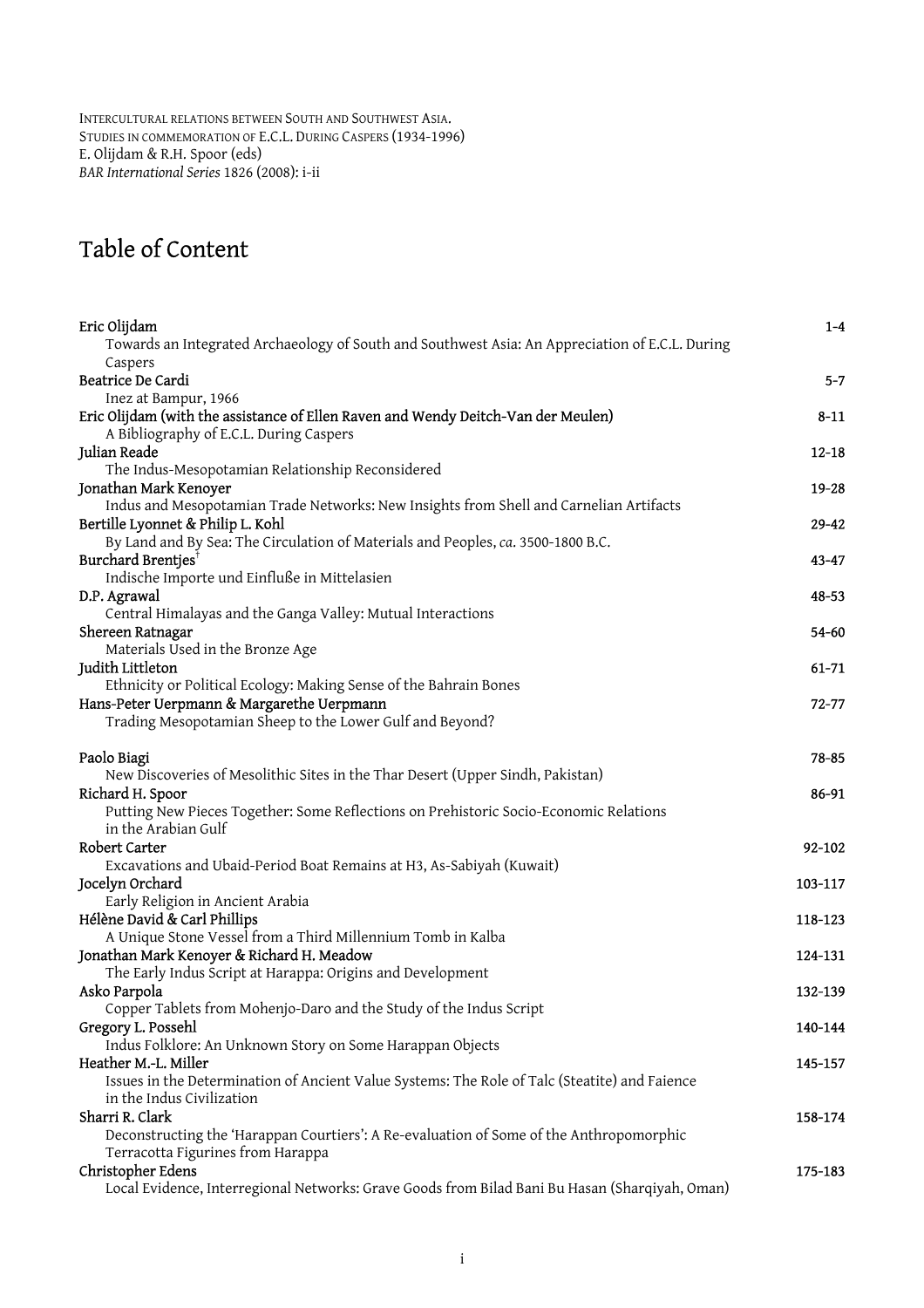| Sylvia Winkelmann                                                                                                                                                          | 184-199 |
|----------------------------------------------------------------------------------------------------------------------------------------------------------------------------|---------|
| Ein baktrischer Edelmetall-Hortfund und noch einmal zur Frage der Quellen baktrischer                                                                                      |         |
| Compartimentsiegel                                                                                                                                                         |         |
| Sophie Méry, Kathleen McSweeney, Jérôme Rouquet, Gautier Basset & Walid Yasin al-Tikriti<br>New Evidence of Funerary Practices at the End of the Early Bronze Age at Hili, | 200-208 |
| United Arab Emirates                                                                                                                                                       |         |
| <b>Juris Zarins</b>                                                                                                                                                        | 209-229 |
| Magan Shipbuilders at the Ur III Lagash State Dockyards (2062-2025 B.C.)                                                                                                   |         |
| <b>Tom Vosmer</b>                                                                                                                                                          | 230-235 |
| Shipping in the Bronze Age: How Large was a 60-gur Ship?                                                                                                                   |         |
| Luca Peyronel                                                                                                                                                              | 236-252 |
| Some Thoughts on Iconographic Relations between the Arabian Gulf and Syria-Mesopotamia<br>during the Middle Bronze Age                                                     |         |
| Nele Ziegler                                                                                                                                                               | 253-259 |
| Tilmuniter im Königreich Samsî-Addus                                                                                                                                       |         |
| Elisabeth C.L. During Caspers <sup>†</sup>                                                                                                                                 | 260-267 |
| The Murghabo-Bactrian Archaeological Complex and the Indus Script                                                                                                          |         |
| Eric Olijdam                                                                                                                                                               | 268-287 |
| A Possible Central Asian Origin for the Seal-Impressed Jar from the 'Temple Tower' at Failaka                                                                              |         |
| Heidi J. Miller                                                                                                                                                            | 288-297 |
| Foreign-style Objects and the Jhukar Culture at Chanhu-daro                                                                                                                |         |
| Natalia M. Vinogradova                                                                                                                                                     | 298-315 |
| Late Bronze Age Farming Communities in North-East Bactria (South Tajikistan)                                                                                               |         |
| Leonhard Sassmannshausen                                                                                                                                                   | 316-328 |
| Dilmun/Bahrain und Babylonien im 15.-14. Jahrhundert v.Chr. aus assyriologischer Sicht                                                                                     |         |
| Mark Beech, Peter Hogarth & Carl Phillips                                                                                                                                  | 329-335 |
| Zooarchaeological Evidence for Trade in Marine Resources in South-East Arabia                                                                                              |         |
| <b>Burkhard Vogt</b>                                                                                                                                                       | 336-339 |
| Die Beziehungen Südarabiens zur Halbinsel Oman im 1. vorchristlichen Jahrtausend                                                                                           |         |
| Rika Gyselen                                                                                                                                                               | 340-344 |
| Two seals of the Sasanian Dumbâwand-Wismagân                                                                                                                               |         |
| <b>Alexander Tourovets</b>                                                                                                                                                 | 345-357 |
| Image de la réalité politique et représentation de la diversité ethnique: une subtile combinaison                                                                          |         |
| donnée par le décor de la terrasse de l'Apadana à Persépolis                                                                                                               |         |
| Klaus Karttunen                                                                                                                                                            | 358-360 |
| Ctesias on Falconry Revisited                                                                                                                                              |         |
| Harry Falk                                                                                                                                                                 | 361-366 |
| A Series of Weights from Tissamaharama, Sri Lanka                                                                                                                          |         |
| Suchandra Ghosh                                                                                                                                                            | 367-371 |
| The Western Coast of India and the Gulf: Maritime Trade during the 3rd to 7th Century A.D.                                                                                 |         |
| Soumyen Bandyopadhyay                                                                                                                                                      | 372-382 |
| From Another World! A Possible Būyid Origin of the Decorated Mihrab of Central Oman?                                                                                       |         |
|                                                                                                                                                                            |         |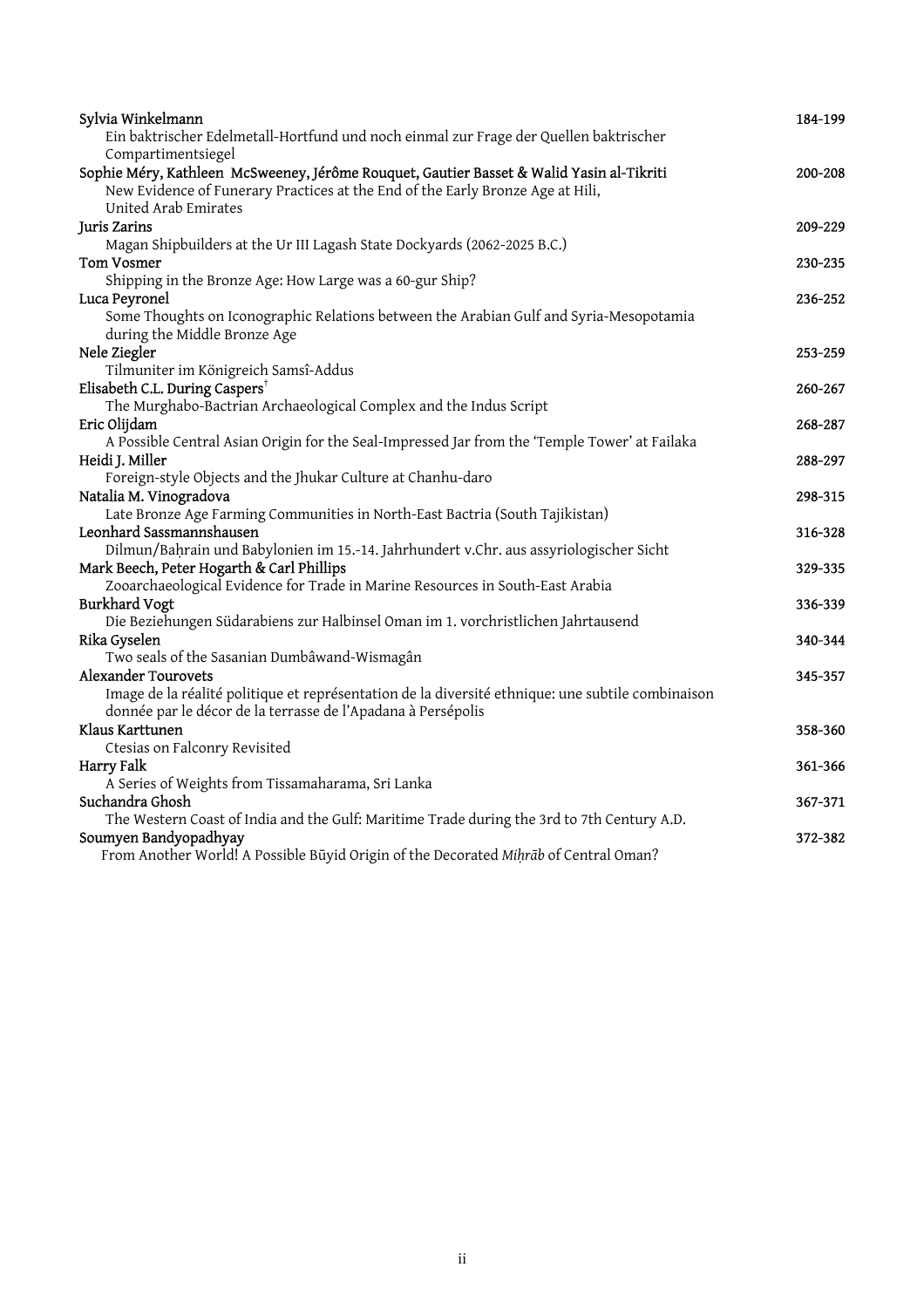INTERCULTURAL RELATIONS BETWEEN SOUTH AND SOUTHWEST ASIA. STUDIES IN COMMEMORATION OF E.C.L. DURING CASPERS (1934-1996) E. Olijdam & R.H. Spoor (eds) *BAR International Series* 1826 (2008): iii

### Preface

I spent a year in the mouth of a whale with a flame and a book of signs. You'll never know how hard I've failed trying to make up for lost time.

Sheryl Crow*, Riverwide* 

It is more or less customary to honour influential scholars with a Festschrift when they reach a milestone age or when they acquire the emeritus status. Whatever the exact justification for the Festschrift, it is usually to celebrate a happy occasion. The sudden early retirement of our teacher E.C.L. 'Inez' During Caspers in September 1995 and her subsequent demise in January 1996 meant that we were deprived of this possibility. In an academic career spanning more than 30 year, Inez left an impressive legacy and a lasting impression on the archaeology of South and Southwest Asia. It therefore seemed only fitting to honour her posthumously with a commemoration volume.

 Eric Olijdam had been toiling with the idea for quite some time and early 2000 the idea had matured to compile a volume in Inez' memory to appear on the occasion of her 70th birthday. He prepared a flyer outlining the idea and at the 2000 *Seminar for Arabian Studies* and the 2001 *South Asian Archaeology* conference received very enthusiastic responses to his initiative. Once it was established that this project was viable and actually going to happen two fellow students, Richard Spoor en Wendy Deitch-Van der Meulen, were contacted to join the editorial board. We invited friends and colleagues of Inez to contribute and have managed to strike a good balance between established and young researchers as well as in the topics of the contributions. The result is a commemoration volume with a respectable 40 papers, most of which closely follow Inez' archaeological interests. Prof. Igor Klotchskov, Editor-in-Chief of *Vestnik Drevnej Istorii*, was also contacted because Inez' last article was published in Russian in the third issue of 1997 of this journal and we thought it would be a good idea to include the original English version and make it available to a larger audience.

The bulk of contributions to this volume were already written in 2000, 2001 and 2002. However, a plethora of unforeseen problems (such as family crises, health problems as well as a changed World Order following the horrific events of 2001) have, in one way or another, led to the serious delay of this volume. For this we apologise and we are the contributors very grateful that they have stayed committed to the project. Sadly, one of them, Prof. Brentjes, has passed away in the meantime. Despite the delay the papers are still relevant and constitute a fitting tribute to one of the pioneers of an integrated archaeology of South and Southwest Asia. We are therefore pleased to present *Intercultural relations between South and Southwest Asia. Studies in commemoration of E.C.L. During Caspers (1934-1996)*.

Unfortunately, Wendy had to abandon the project in 2001 due to other commitments. We would like to take this opportunity to express our gratitude to her contributions during the initial stages of the project. Special thanks are due to Rob Carter, Sharri Clark, Jack Frazier, Derek Kennet, Mark Kenoyer, Pierre Lombard, Heather Miller, Heidi Miller, Dan Potts and particularly St John Simpson, editor of the *Society for Arabian Studies Monographs*, for their generous help at various stages of the publication. Finally, we are grateful to David Davison of *Archaeopress* for presenting us the opportunity to publish this volume as part of the acclaimed BAR International Series.

*Oona praesentis cape laetus horae*!

Eric Olijdam, Richard Spoor, Rilland. Haarlem.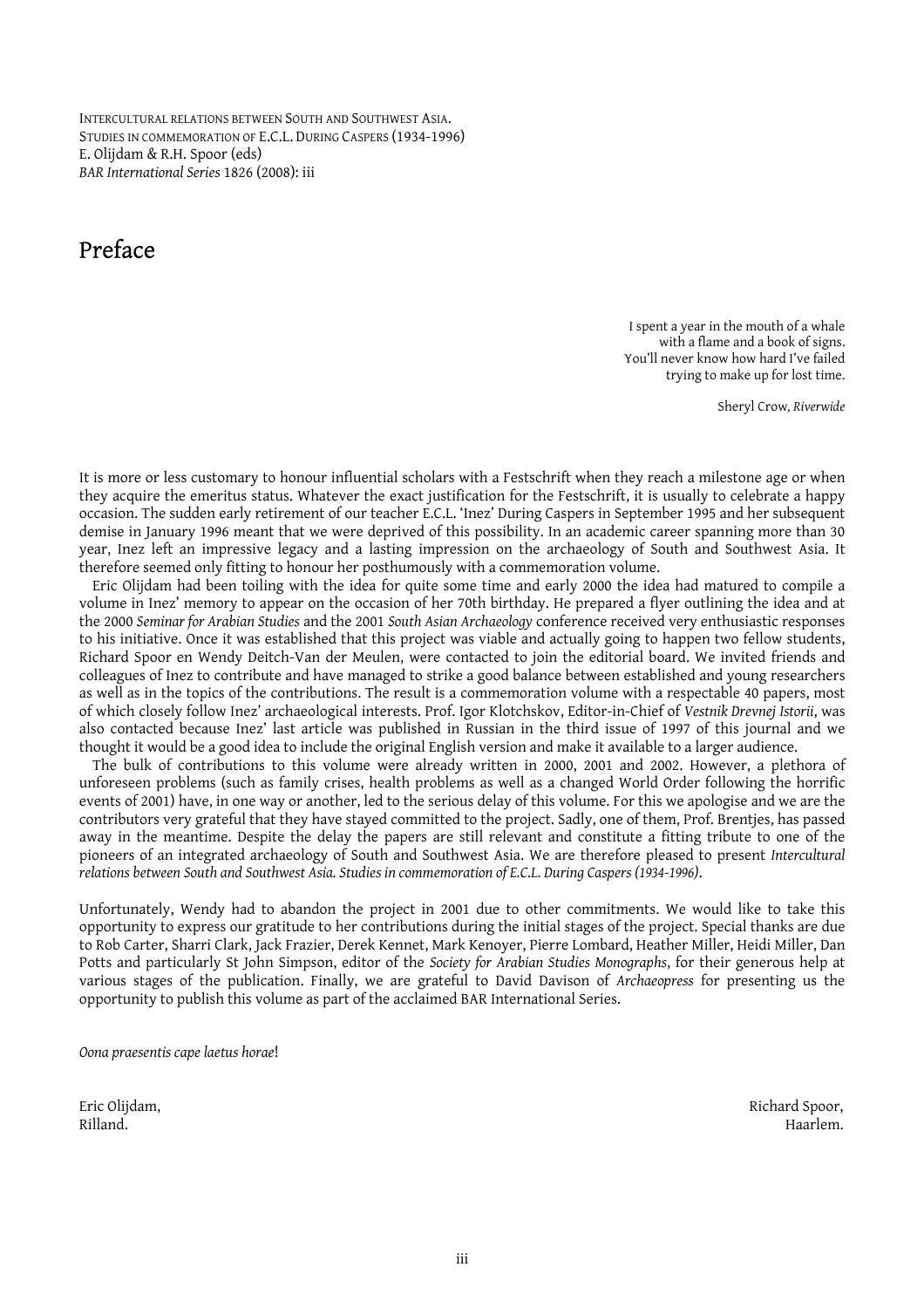## Zooarchaeological Evidence for Trade in Marine Resources in South-East Arabia

Mark Beech, Peter Hogarth & Carl Phillips

One of the keen research interests of Elisabeth During Caspers throughout her career was prehistoric trade and the re-evaluation of prehistoric mercantile enterprise in the Arabian Gulf and neighbouring regions (*e.g*. 1970; 1971a; 1971b; 1972; 1979; 1982; 1983; 1984; 1985). In her paper entitled "Corals, Pearls and Prehistoric Gulf Trade" (During Caspers 1983), she discusses various documentary sources which refer to marine resources which may have been traded throughout the Gulf region.

 Although our knowledge of the coastal sites in this region has been enhanced by much zooarchaeological research carried out over the past two decades (*e.g*. Badstöber 2000; Beech 1998; 2000; 2004; Desse 1988; Desse & Desse-Berset 1990; 2000; Glover 1991; 1995; 1997; Hoch 1979; 1991; 1995; Mosseri-Marlio 2000; Uerpmann & Uerpmann 1994; 1997; Van Neer & Gautier 1993; Van Neer & Uerpmann 1994; von den Driesch 1994; von den Driesch & Manhart 2000), few archaeological sites located within the interior of the Arabian peninsula have provided information concerning which marine resources were brought there from coastal areas. Bone preservation is often poor at many sites located within the interior of the peninsula (Uerpmann 1989). Where inland sites have yielded vertebrate assemblages, these often consist of only mammalian vertebrate remains (*e.g.* Jabal al-Buhais 18, Sharjah Emirate, United Arab Emirates: Uerpmann & Uerpmann 2000). Coastal contacts are nonetheless indicated by the presence of marine mollusca, sometimes in the form of worked beads, at a number of these sites (including Jabal al-Buhais 18).

This paper presents details of one of the few archaeological sites which is not a coastal site, but nevertheless provides bioarchaeological evidence for contacts with coastal communities. The fish and crab remains recovered from the Iron Age settlement site of Rafaq 2 provide a new insight into the variety of marine resources imported some distance inland. The significance of the fish and crab remains are discussed, and comparisons are drawn with another recently published assemblage from the inland site of Mleiha which dates from the 3rd/4th century A.D.

#### Rafaq 2: the archaeological site

Rafaq 2 is situated east of Huwaylat in the Wadi al-Qawr

[Fig. 1]. This *wadi* is located at the northern end of the Hajar mountains and provides an east-west corridor between the northern Batinah coast and the inland Madam plain. Rafaq is approximately 20 km from the Gulf of Oman/Batinah coast. An initial archaeological survey of the region was carried out by Beatrice de Cardi and Brian Doe in 1982 (de Cardi & Doe 1983; de Cardi 1984). This demonstrated the presence of 3rd millennium B.C. *beehive* tombs and a variety of tombs and settlements, provisionally dated from the middle to late 1st millennium B.C. Subsequent work by Carl Phillips showed that pre-Islamic occupation of the *wadi* and its catchment area was more dense and continuous than had previously been thought, indicated by more tombs and settlements dating from *ca*. 3000 to *ca*. 300 B.C. (Phillips 1997: 205).

 At Naslah, located at the eastern end of the Wadi al-Qawr, three tombs dating to the late Wadi Suq/Early Iron Age have been recorded (Phillips 1997: Naslah 1, 2 and 4). Nearby, on the south side of the *wadi*, the partial remains of an Early Iron Age settlement were discovered (Phillips 1997: Naslah 3), and a short distance west of this site are traces of another Early Iron Age settlement, Rafaq 1. Excavations at this site uncovered similar rectangular structures to those recorded at Naslah 3, with the addition of a number of circular (? animal) enclosures situated adjacent to the main structures (Phillips 1997: 213). Directly opposite Rafaq 1, on the north side of the *wadi*, is another Iron Age site, Rafaq 2. It is sited on top of a prominent hill with a commanding view of the *wadi*. Excavations uncovered the plan of a multi-roomed building with courtyard areas and a flight of steps leading from the *wadi* up towards a building at the northern end of the site (Phillips 1997: 215). The excavation also revealed typical Late Iron Age pottery which, in Magee's proposed chronology for the Iran Age of Southeast Arabia (1996b), would correspond with the Iron III period, *ca*. 600-300 B.C. Some of the upper layers excavated were mixed contexts (*i.e*. they contained possible contamination from more recent occupation) and finds from these layers were excluded from the present analysis.

 Archaeological material was retrieved during the excavation using 3 mm mesh dry sieving for all excavated layers. Moderate quantities of mammalian and fish vertebrate remains were recovered during the excavation of these deposits. In addition, a large number of marine mollusca were retrieved. These include the gastropod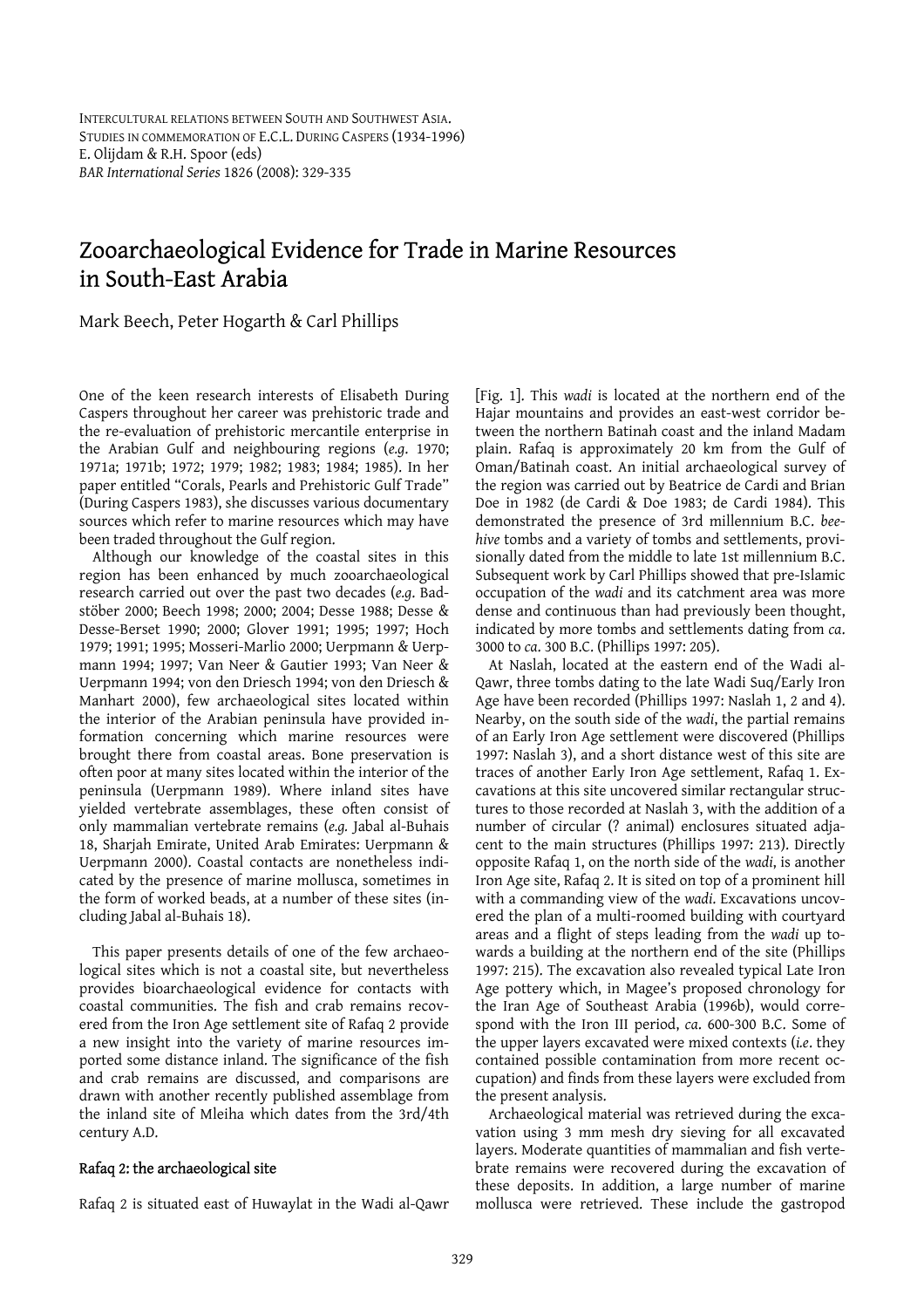

*Fig. 1: The Rafaq and Naslah sites in the Wadi al-Qawr.* 

|                                                                                                                                                                                                                                                                                                           | Table 1: Fish taxa Rafaq 2 |                |       |             |        |        |      |
|-----------------------------------------------------------------------------------------------------------------------------------------------------------------------------------------------------------------------------------------------------------------------------------------------------------|----------------------------|----------------|-------|-------------|--------|--------|------|
| Taxon                                                                                                                                                                                                                                                                                                     | Common Name                | <b>SWF</b>     | % SWF | <b>NISP</b> | % NISP | W(g)   | % W  |
| Carcharhinidae: Carcharhinus sp.                                                                                                                                                                                                                                                                          | Requiem shark              | 9              | 21.4  | 14          | 8.5    | 8.83   | 7.0  |
| Pristidae, indet.                                                                                                                                                                                                                                                                                         | Sawfish                    | 2              | 4.8   | 2           | 1.2    | 5.60   | 4.4  |
| Chondrichthyes, indet.                                                                                                                                                                                                                                                                                    | Shark, Ray, Skate          | 2              | 4.8   | 13          | 7.9    | 2.66   | 2.1  |
| Serranidae: Epinephelus sp.                                                                                                                                                                                                                                                                               | Grouper                    | 2              | 4.8   | 2           | 1.2    | 4.11   | 3.2  |
| Serranidae, indet.                                                                                                                                                                                                                                                                                        | Grouper                    | 3              | 7.1   | 5           | 3.0    | 7.46   | 5.9  |
| Carangidae: Scomberoides sp.                                                                                                                                                                                                                                                                              | Queenfish                  | 1              | 2.3   | 1           | 0.6    | 2.09   | 1.6  |
| Lutjanidae, indet.                                                                                                                                                                                                                                                                                        | Snapper                    | $\overline{2}$ | 4.8   | 2           | 1.2    | 2.12   | 1.7  |
| Lethrinidae: Lethrinus sp.                                                                                                                                                                                                                                                                                | Emperor                    | 1              | 2.3   | 1           | 0.6    | 0.75   | 0.6  |
| Sparidae, indet.                                                                                                                                                                                                                                                                                          | Seabream                   | $\overline{2}$ | 4.8   | 2           | 1.2    | 0.98   | 0.8  |
| Scombridae: Euthynnus affinis (Cantor 1849)                                                                                                                                                                                                                                                               | Little eastern tuna        | 2              | 4.8   | 4           | 2.4    | 1.62   | 1.3  |
| Scombridae: Thunnus sp.                                                                                                                                                                                                                                                                                   | Tuna                       | 2              | 4.8   | 2           | 1.2    | 1.13   | 0.9  |
| Scombridae (Thunninae), indet.                                                                                                                                                                                                                                                                            | Tuna                       | 34             | 81.0  | 85          | 51.8   | 78.48  | 61.9 |
| Perciformes, indet.                                                                                                                                                                                                                                                                                       |                            | 4              | 9.5   | 6           | 3.7    | 3.20   | 2.5  |
| Unknown fish                                                                                                                                                                                                                                                                                              |                            | 9              | 21.4  | 25          | 15.2   | 7.71   | 6.1  |
| Total                                                                                                                                                                                                                                                                                                     |                            | 42             | 100   | 164         | 100    | 126.74 | 100  |
| $\alpha$ and $\beta$ and $\alpha$ is the $\alpha$ and $\beta$ and $\beta$ and $\beta$ and $\beta$ and $\beta$ and $\beta$ and $\beta$ and $\beta$ and $\beta$ and $\beta$ and $\beta$ and $\beta$ and $\beta$ and $\beta$ and $\beta$ and $\beta$ and $\beta$ and $\beta$ and $\beta$ and $\beta$ and $\$ |                            |                |       |             |        |        |      |

*Quantification by number of samples containing fish (SWF), number of identified specimens (NISP), and bone weight (W). For a more detailed explanation of these quantification methods see Beech 2004.*

species, *Terebralia palustris*, and the rock oyster, *Saccostrea cucullata* (Glover 1997: Table 1).

#### Vertebrate fauna: the fish

The mammalian remains recovered at Rafaq 2 included sheep/goat and small quantities of cattle. The analysis of these is currently under way (Mosseri-Marlio in prep.). This paper concerns itself, however, with the analysis of the fish bones recovered from the excavation.

 Fish remains occurred in 42 samples at the site, mostly represented by vertebrae. A total of 164 fish bone fragments were examined, of which 120 (73%) could be identified to the level of family, genus or species [Table 1]. Eight families were represented: requiem sharks (*Carcharhinidae*), sawfish (*Pristidae*), groupers (*Serranidae*), jacks (*Carangidae*), snappers (*Lutjanidae*), emperors (*Lethrinidae*), seabream (*Sparidae*) and tuna (*Scombridae, Thunninae*).

 Preservation of the fish bones, based on a qualitative assessment of bone texture, was very similar between all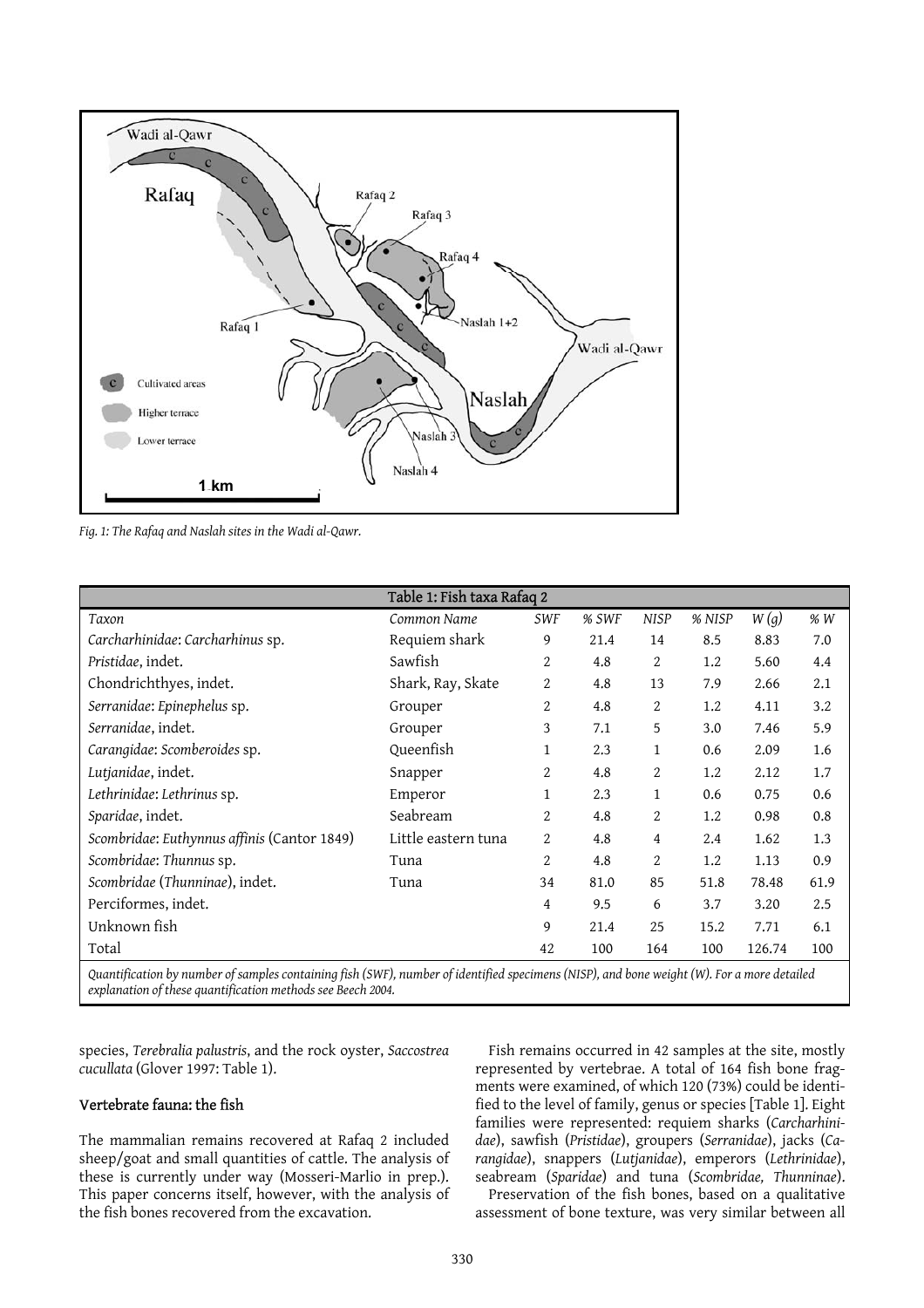|                                             | Table 2: Fish anatomical elements Rafaq 2 |                |                  |              |              |                |              |                |                |              |     |
|---------------------------------------------|-------------------------------------------|----------------|------------------|--------------|--------------|----------------|--------------|----------------|----------------|--------------|-----|
| Taxon                                       | Common name                               | ΜA             | QU               | CLE          | AV           | CV             | CVP          | CVU            |                | F            | Τ   |
| Carcharhinidae: Carcharhinus sp.            | Requiem shark                             | $\Omega$       | 0                | 0            | $\Omega$     | 14             | $\Omega$     | $\Omega$       | $\Omega$       | $\mathbf{0}$ | 14  |
| Pristidae, indet.                           | Sawfish                                   | $\Omega$       | $\Omega$         | $\Omega$     | $\Omega$     | 2              | $\Omega$     | $\Omega$       | $\Omega$       | $\Omega$     |     |
| Chondrichthyes, indet.                      | Shark, Ray, Skate                         | $\mathbf{0}$   | $\mathbf 0$      | $\mathbf{0}$ | $\Omega$     | 13             | $\mathbf{0}$ | $\Omega$       | $\mathbf{0}$   | $\mathbf{0}$ | 13  |
| Serranidae: Epinephelus sp.                 | Grouper                                   | $\mathbf{0}$   | $\boldsymbol{0}$ | $\mathbf{0}$ |              | 1              | $\Omega$     | $\Omega$       | $\Omega$       | $\mathbf{0}$ | 2   |
| Serranidae, indet.                          | Grouper                                   | $\mathbf{0}$   | $\mathbf{0}$     | $\mathbf{0}$ | 3            | $\overline{2}$ | $\mathbf{0}$ | $\Omega$       | $\mathbf{0}$   | $\mathbf{0}$ | 5   |
| Carangidae: Scomberoides sp.                | Queenfish                                 | $\Omega$       | $\mathbf{0}$     | $\Omega$     | $\Omega$     | $\mathbf{1}$   | $\Omega$     | $\Omega$       | $\Omega$       | $\Omega$     |     |
| Lutjanidae, indet.                          | Snapper                                   | 2              | $\mathbf{0}$     | $\mathbf{0}$ | $\mathbf{0}$ | $\mathbf{0}$   | $\Omega$     | $\Omega$       | $\Omega$       | $\Omega$     | 2   |
| Lethrinidae: Lethrinus sp.                  | Emperor                                   | $\Omega$       | $\Omega$         | $\Omega$     | $\Omega$     | $\mathbf{1}$   | $\Omega$     | $\Omega$       | $\Omega$       | $\Omega$     |     |
| Sparidae, indet.                            | Seabream                                  | $\Omega$       | $\Omega$         | $\Omega$     | $\Omega$     | $\overline{2}$ | $\Omega$     | $\Omega$       | $\Omega$       | $\mathbf{0}$ | 2   |
| Scombridae: Euthynnus affinis (Cantor 1849) | Little eastern tuna                       | $\Omega$       | $\mathbf{1}$     | $\Omega$     | 3            | $\mathbf{0}$   | $\Omega$     | $\Omega$       | $\Omega$       | $\Omega$     | 4   |
| Scombridae: Thunnus sp.                     | Tuna                                      | $\mathbf{0}$   | 0                | $\mathbf{0}$ | $\mathbf{0}$ | $\mathbf{0}$   | $\mathbf{0}$ | $\overline{2}$ | $\mathbf{0}$   | $\mathbf{0}$ | 2   |
| Scombridae (Thunninae), indet.              | Tuna                                      | $\Omega$       | $\mathbf{0}$     | $\mathbf{0}$ | 6            | 34             | 45           | $\Omega$       | $\Omega$       | $\mathbf{0}$ | 85  |
| Perciformes, indet.                         |                                           | $\Omega$       | $\mathbf{0}$     | $\Omega$     | $\Omega$     | 6              | $\Omega$     | $\Omega$       | $\Omega$       | $\mathbf{0}$ | 6   |
| Unknown fish                                |                                           | $\Omega$       | $\Omega$         | 2            | $\Omega$     | $\mathbf{1}$   | $\Omega$     | 0              | $\overline{2}$ | 20           | 25  |
| Total                                       |                                           | $\overline{2}$ | 1                | 2            | 13           | 77             | 45           | $\overline{2}$ | 2              | 20           | 164 |
|                                             | $\cdots$                                  |                |                  |              |              |                |              |                |                |              |     |

*Key: MA = maxillar, QU = quadrate, CLE = cleithrum, AV = abdominal vertebra, CV = caudal vertebra, CVP = penultimate caudal vertebra, CVU = ultimate caudal vertebra/caudal peduncle, V = unknown vertebra, F = unknown fragment, T = total.*

layers. The majority of fragments were hard and compact, only a very small percentage being soft and flaky. The only bone to show clear traces of burning to its surface was a single tuna vertebra. No butchery traces, teeth marks or signs of digestion were observed to the surface of any of the bones.

 The most ubiquitous taxa present were tuna. They occurred in the majority of excavated layers containing fish bones [Table 1]. Six tuna specimens could be identified more precisely. Four of these belonged to kawakawa/ little eastern tuna, *Euthynnus affinis* (Cantor 1849). Three articulating second, third and fourth abdominal vertebrae from the same individual were recovered (layer 5.5), as well as a quadrate (layer 42.3). This latter specimen, based on visual comparison with modern reference material, probably came from a kawakawa/little eastern tuna with a fork length of about 50-60 cm. Two scombrid caudal peduncles (layer 6.18 and 50.7) were identified to the genus *Thunnus* sp. on the basis of their general morphology. Although most of the scombrid remains could only be identified to the level of family, these all seemed to belong to *Thunninae* rather than to mackerels. They consisted entirely of vertebrae, the majority of which were caudal (40%) and penultimate/posterior caudal (53%) vertebrae [Table 2].

 Requiem sharks (*Carcharhinidae*) and sawfish (*Pristidae*) were both represented by small numbers of calcified vertebrae. Groupers (*Serranidae*) including the genus *Epinephelus*, jacks/trevallies (*Carangidae*), including the genus *Scomberoides*, emperors (*Lethrinidae*: *Lethrinus* sp.), and seabream (*Sparidae*), were also only represented by vertebrae. Snappers (*Lutjanidae*) were represented by two maxillae. Visual comparison of these two fragments with modern reference material suggested that individuals with a fork length of about 30-40 and 50-60 cm were present.

 Analysis of the vertebra size data suggests that mostly medium to large-sized fish were present at Rafaq, the only smaller vertebrae present being largely from seabream [Fig. 2]. It should be noted, however, that this may be partly an effect of the recovery procedure utilised on the excavation as only bones larger than 3 mm were recovered.

The fish taxa present at Rafaq originate from a variety of marine habitats. Requiem sharks occur within inshore waters as well as at moderate depths. Sawfish generally occur in muddy sandy inshore waters. Groupers and snappers occupy a wide variety of habitats from coral reefs to inshore waters up to moderate depths. Queenfish can be caught in shallow inshore waters as well as in moderately deep offshore habitats. Many of the emperor and seabream species can be caught in sandy inshore waters up to moderate depths. The kawakawa/little eastern tuna (*Euthynnus affinis*) and longtail tuna (*Thunnus tonggol*), however, are epipelagic species, which are generally only caught in deeper offshore waters (Carpenter *et al*. 1997; Randall 1995). The range of fish taxa represented at Rafaq demonstrate that fishing on the coast clearly took place in both shallow inshore waters as well as in deeper offshore waters for certain pelagic species. Tuna has a marked seasonal occurrence in the region at the present day, and clearly may have been targeted in certain coastal regions at particular times of year (Beech 2004).

#### The crabs

Crab remains occurred in 30 samples at the site, represented for the most part by fragments of chelae. Chelae are the most heavily calcified portions of living crabs, hence differentially survive taphonomic and fossilisation processes (Plotnick, Baumiller & Wetmore 1988; Schäfer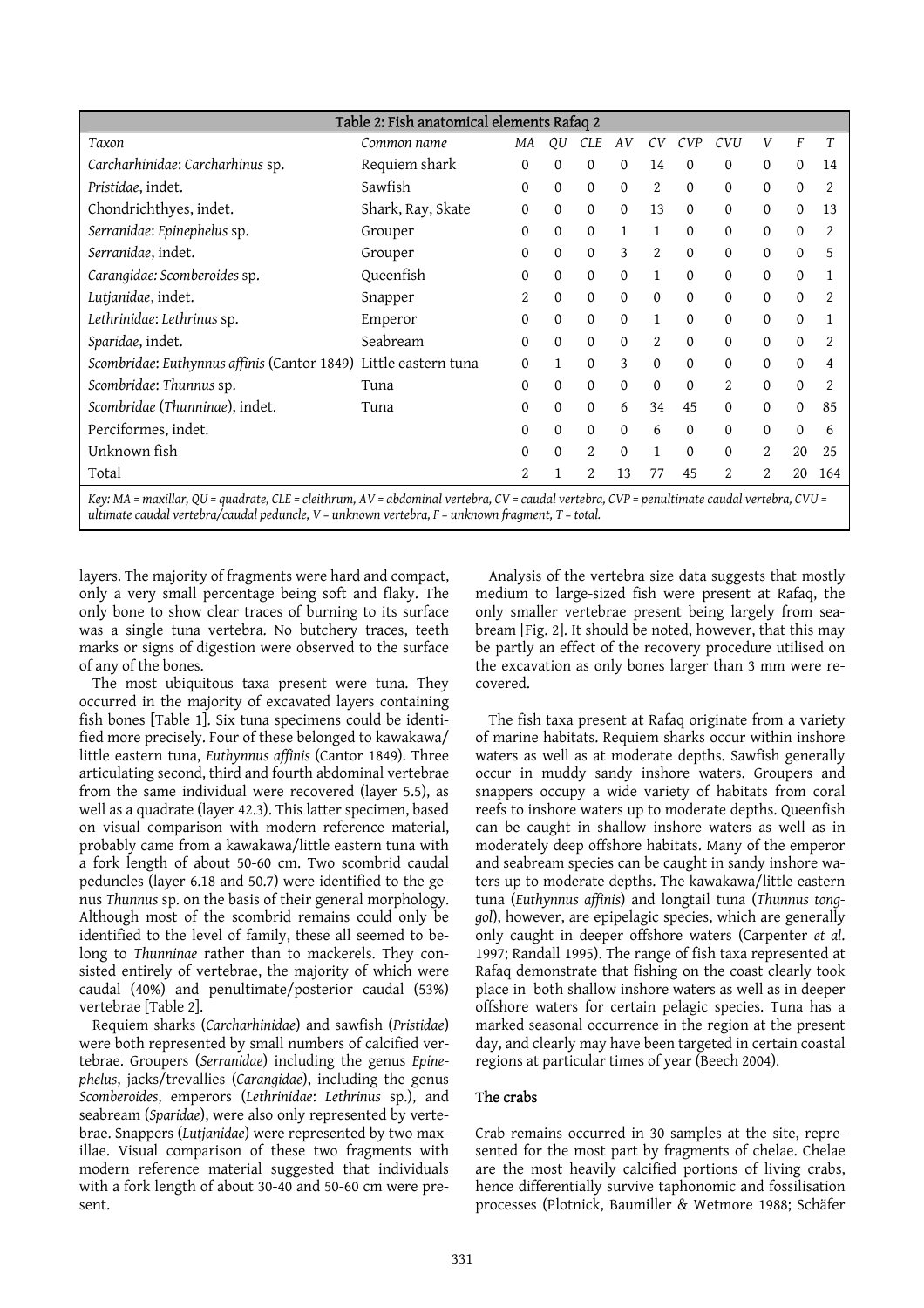

*Fig 2: Size of all the fish vertebrae from Rafaq. Maximum breadth of vertebrae measured to nearest millimetre (N=57).* 

| Table 3: Crab taxa Rafaq 2 |            |      |             |       |        |      |  |  |
|----------------------------|------------|------|-------------|-------|--------|------|--|--|
| Taxon                      | <i>SWC</i> | %SWC | <b>NISP</b> | %NISP | W(g)   | %W   |  |  |
| Portunus                   | 4          | 13.3 | 5           | 2.8   | 2.66   | 0.6  |  |  |
| Scylla                     | 25         | 83.3 | 170         | 93.4  | 429.43 | 98.4 |  |  |
| Ocypode                    | 3          | 10.0 | 4           | 2.2   | 2.32   | 0.5  |  |  |
| other crab                 | 3          | 10.0 | 3           | 1.6   | 1.98   | 0.5  |  |  |
| Total                      | 30         | 100  | 182         | 100   | 436.39 | 100  |  |  |



*Fig. 3: Estimated carapace breadths (mm) of Scylla serrata from Rafaq. Chela fragments (N=94) were compared with the chelae of a range of modern specimens and carapace breadth estimated from regression equations.*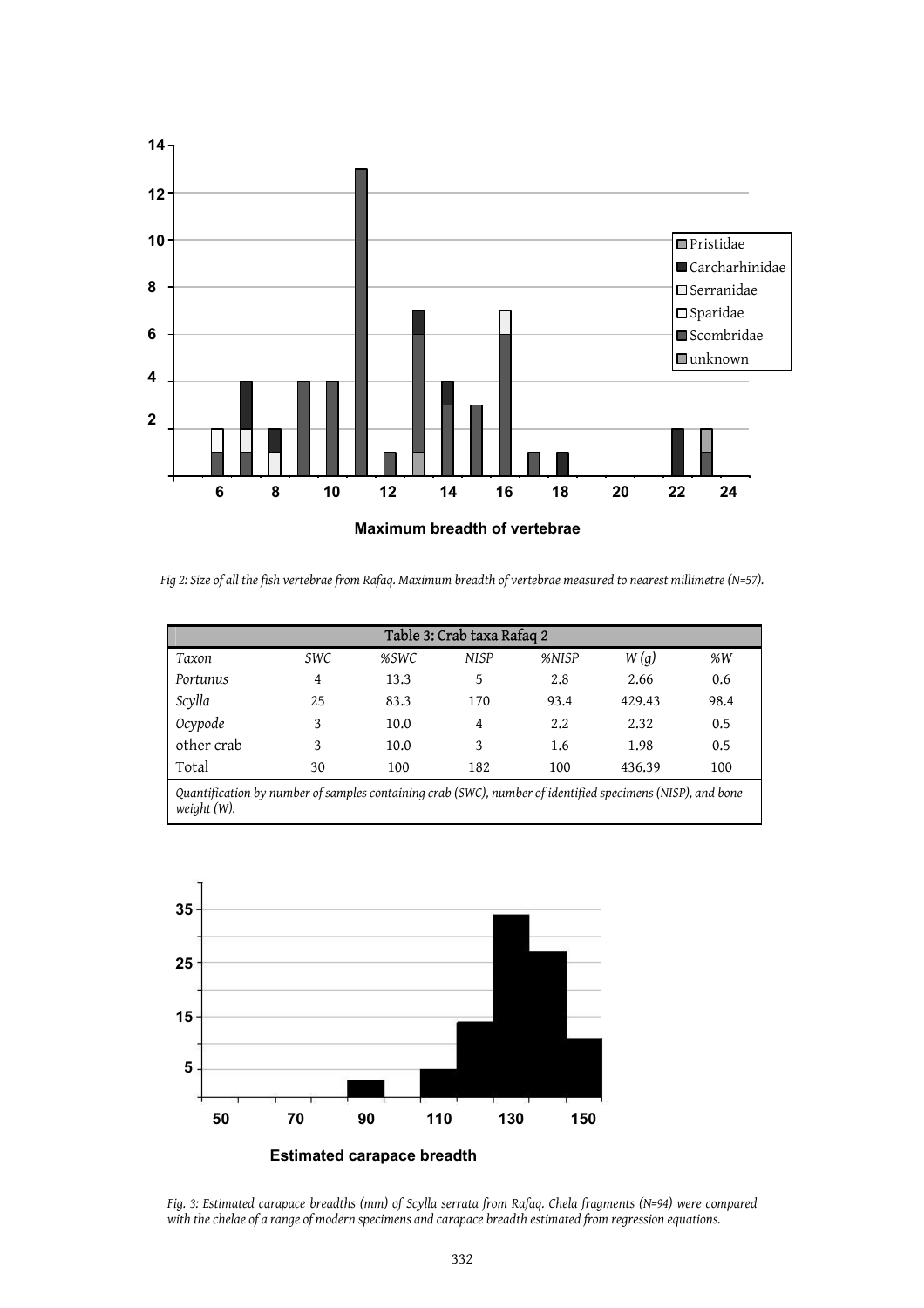1972). These consisted largely of chelae of the mangrove crab *Scylla serrata*, which occurred in 25 of the 30 samples and constituted more than 98% by weight of total crab fragments in these samples. Four samples contained remains of *Portunus*, probably *Portunus pelagicus*. Three samples contained chela fragments of small ghost crab *Ocypode*. Although not identifiable to species, these were presumably *Ocypode rotundata*, at the present day the only species of Ocypode that occurs within the Arabian Gulf (Türkay, Sakai & Apel 1996). A further three unidentified crab fragments belonging to none of the above species. Relative numbers and weight of identifiable crab remains are shown in Table 3.

*Ocypode* are in principle edible, but are agile and difficult to catch. Together with their relatively small size, this suggests that the few fragments reported here do not result from deliberate human collection for food. *Ocypode* and the other small crabs probably arrived by accidental carriage, possibly by birds.

 The portunid swimming crabs *Portunus pelagicus* and *Scylla serrata* are important food species in the Western Indian Ocean at the present day: *Scylla* is economically the most important edible crab of the Indo-Pacific region (Guinot 1966). *Portunus pelagicus* is frequently seen in fish markets in the United Arab Emirates (personal observation). In contrast, *Scylla,* although common along the Omani coast, has not been reliably recorded from the Gulf of Oman or the Arabian Gulf, although Apel & Spiridonov (1998) discuss circumstantial evidence of its occurrence in the mangroves of Ras al-Khaimah. In the course of the present study, one of us (MB) caught —and ate— a specimen of *Scylla serrata* from the same location, the first confirmation of its presence in the present day Arabian Gulf.

 A high proportion of the chelae of *Scylla* was sufficiently intact to use in estimating the size (carapace breadth) of the intact crab by comparison with modern specimens. Figure 3 shows the estimated size distribution of *Scylla serrata* from Rafaq. Only two of the 5 *Portunus* chelae fragments recovered were sufficiently intact to enable body size estimates: these gave carapace breadth estimates of approximately 119 and 134 mm, again indicating relatively large adults. The size distribution of *Portunus* and *Scylla* therefore suggests selective catching (by trapping or spearing) of relatively large individuals, rather than opportunistic collection.

*Scylla serrata* is a species strongly associated with mangrove habitats, while *Portunus pelagicus* occurs both in mangroves and in a wide variety of non-mangrove habitats. The dominance of *Scylla* indicates significant dependence of the human population of early Iron Age Rafaq on coastal mangroves. This confirms the picture obtained from the marine mollusca retrieved from Rafaq (Glover 1997). The gastropod species *Terebralia palustris* is an obligate mangrove species (in its adult phase), and the rock oyster, *Saccostrea cucullata*, is frequently found in mangrove cemented to a variety of hard substrates. It is worth noting that *Terebralia palustris* and *Marcia* sp. were recorded as being the most common molluscan species at the Iron Age settlement of Muweilah (Magee 1996a), located some 15 km from the coast. Coastal mangroves and mudflats were also clearly being regularly exploited within the hinterland of this site.

#### Discussion

The diverse range of marine fish, as well as the presence of crabs, at the Iron Age site of Rafaq demonstrates a clear connection between the coastal and inland regions of south-east Arabia. Rafaq is located some 20 km from the eastern coast of the United Arab Emirates. Whilst fresh fish may have been transported to the site from the coast, as the distance represents about a day's journey, it is also possible that the fish arrived at the site in dried form. The majority of the fish remains included vertebrae, only snappers and tuna (*Euthynnus*) being represented by a few cranial elements. Differential preservation may, however, partly explain this bias towards the preservation of largely vertebrae. Many of the tuna vertebrae were posterior caudal vertebrae, which survive better than other anterior elements. Nevertheless it is interesting that tail vertebrae were carried so far inland. This may suggest that the more recently observed preparation methods used to process tuna, which leave all the vertebrae intact within the fish (Beech 2004), have a long tradition in the region. The diversity of the fish assemblage present at Rafaq suggests that the trade in fish from the coast to the interior was already well established by this time. Most scombrids occur on the east coast within the space of a couple of months each year. Modern fisheries landings data for 1976-1977 and 1978-1979 from Khor Fakkan, located on the east coast of the United Arab Emirates, suggests that between 46-53% of all annual catches of scombrids were made during the month of April alone (Ali & Thomas 1979; Ali, Thomas & Marji 1980). Surplus catches of such fish clearly may have been preserved by drying and salting for storage and subsequent export/ trade.

 At the inland site of Mleiha in Sharjah Emirate, fish bones were reported from both the remains of a 3rd-4th century A.D. fort, as well as from adjacent houses (Mashkour & van Neer 1999). The Mleiha assemblage was very similar to Rafaq, being dominated by the remains of tuna. Taxa recorded included kawakawa/little eastern tuna (*Euthynnus affinis*), with smaller amounts of longtail tuna (*Thunnus* sp.), seabream (*Rhabdosargus* sp), jacks (includeing *Carangoides* sp.), mullets (*Mugilidae*) and requiem shark (*Carcharhinidae*). Mleiha is located at least *ca*. 50 km from the east coast and 80 km from the west coasts of the United Arab Emirates, so these fish remains must also represent deliberate imports to the site.

 The crab remains recovered from Rafaq largely comprise chelae from mangrove crabs (*Scylla*). A small number of *Scylla* remains have also been observed amongst a 5th millennium B.C. assemblage from Umm al-Qaiwain within the Gulf (Hogarth & Beech in prep.). At the present day, *Scylla* is virtually absent from the Gulf, although it is quite common along the Oman coast and has been recorded from Kalba (Apel & Spiridonov 1998). The present rarity of *Scylla* in the Gulf may result from loss of mangrove habitat, or from over-fishing. Alternatively, the species may never have been abundant in the Gulf. Either way, it is almost certain that the *Scylla* found at Rafaq originated from the east coast and thus corroborate the molluscan evidence regarding access to a coastal area characterised, at least in part, by mangroves. It is inter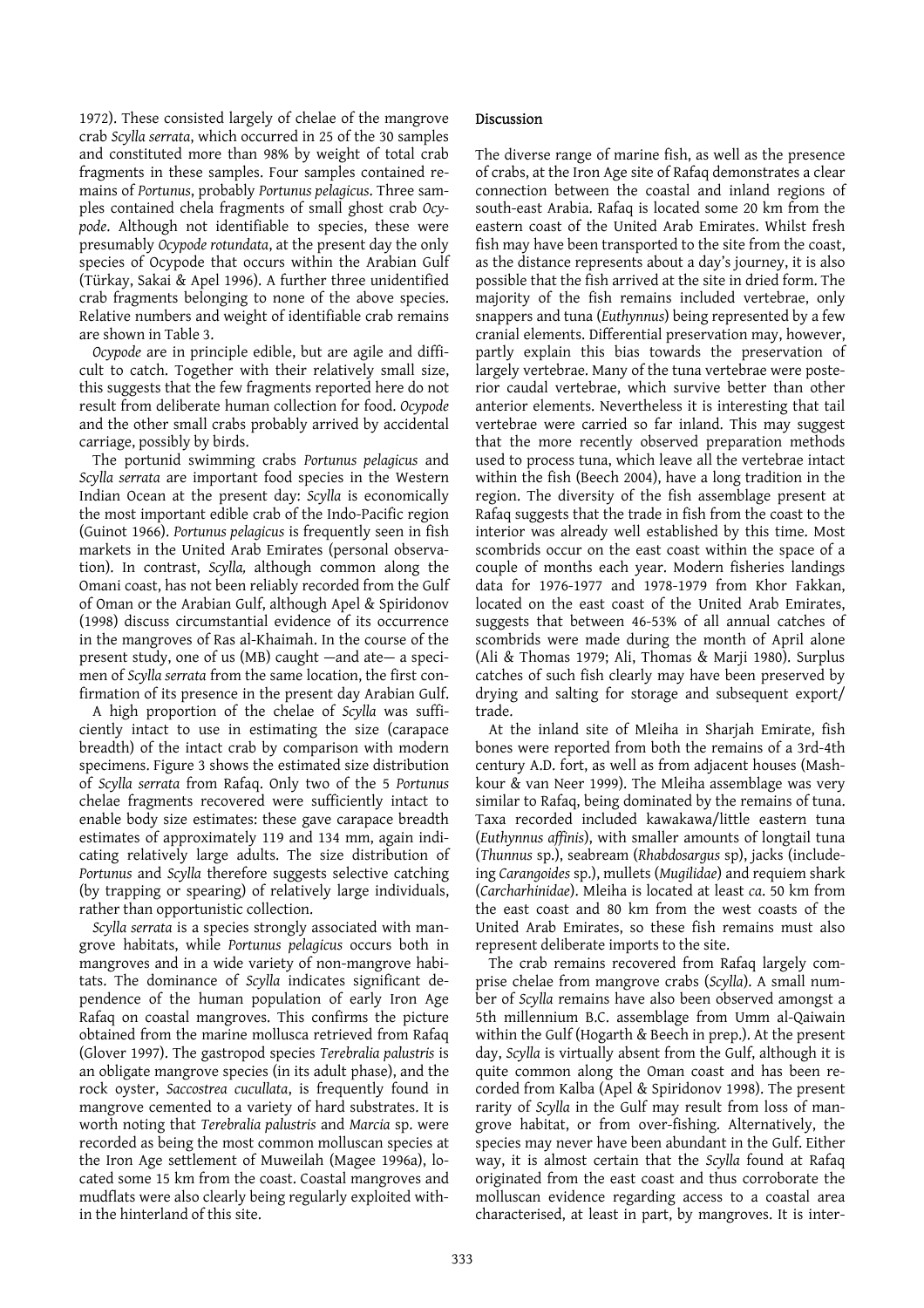esting to note that almost identical size material has been recovered from Bronze and Iron Age levels at a site in Kalba, located not far from the extensive mangroves at Khor Kalba (Hogarth & Beech in prep.). However, Khor Kalba is not the only area of mangroves found on the Batinah coast. They are also present at Shinas which is nearer still to the Wadi al-Qawr.

 The fish and crab remains from Rafaq 2, as well as the fish assemblage from Mleiha, clearly demonstrate that marine products contributed a significant part of the economy of these inland sites. It is possible that the trade in such food items was as important as it has been in more recent times. Further careful and systematic investigation of archaeological sites located within this region will continue to provide important evidence for the trade in marine resources, aspects of its organisation and possible associations with other traded goods. At the very least, this present contribution adds to our growing knowledge of the Iron Age of south-east Arabia. Following attempts at defining a chronology for this region (Magee 1996b), there has been an increased interest in understanding the subsistence basis of Iron Age communities (Magee 1996a; 1996c). The acquisition of marine resources and interaction between inland and coastal areas, as indicated by the bioarchaeological data presented here, was clearly of some importance.

#### Acknowledgements

The Wadi al-Qawr is part of the Emirate of Ras al-Khaimah. The excavations at Rafaq were conducted over a number of years and we would like to thank the authorities in Ras al-Khaimah, in particular H.H. Sheikh Sultan bin Saqr al-Qasimi for the authorisation and support given by him. Mr Jay Laxman of Ras al-Khaimah National Museum provided much assistance for which we are most grateful. The project was supported by the Society for Arabian Studies, the British Council (Dubai) and a number of private sponsors.

#### References

- Ali, R.M. & P.J. Thomas. 1979. Fish landing survey in Khorfakkan, November 1976 to October 1977. (Department of Fisheries, United Arab Emirates. Annual Report - Technical Report 3).
- Ali, R.M., P.J. Thomas & S.S. Marji. 1980. Fish landing survey in Khorfakkan, May 1978 to April 1979, and in Kalba, June 1978 to May 1979. (Department of Fisheries, United Arab Emirates. Annual Report - Technical Report 5).
- Apel, M. & V.A. Spiridonov. 1998. Taxonomy and zoogeography of the portunid crabs (Crustacea: Decapoda: Brachyura: Portunidae) of the Arabian Gulf and adjacent waters. *Fauna of Arabia* 17: 159-331.
- Badstöber, A. 2000. *Die frühgeschichtliche Meeresfauna von Siraf, einer mittelalterlichen Hafenstadt am Persischen Golf/Iran.* Unpublished Inaugural dissertation Ludwig-Maximilians-Universität, München.
- Beech, M. 1998. Comments on two vertebrate samples from early Islamic Jazirat al-Hulaylah (5th-9th c. AD) and Islamic Julfar (mid-14th - 16th c. AD), United Arab Emirates. *Bulletin of Archaeology, University of Kanazawa* 24: 197-203.
	- -. 2000. Preliminary report on the faunal remains from an 'Ubaid settlement on Dalma Island, United Arab Emirates. Pp.

68-78 in M. Mashkour, A.M. Choyke, H. Buitenhuis & F. Poplin (eds) *Archaeozoology of the Near East IVB ‒ Proceedings of the Fourth International Symposium on the Archaeozoology of Southwestern Asia and Adjacent Areas.* (ARC Publication 32). Groningen.

- -. 2004. In the Land of the Ichthyophagi: Modelling fish exploita*tion in the Arabian Gulf and Gulf of Oman from the 5th millennium BC to the Late Islamic Period.* (BAR International Series 1217). Oxford.
- de Cardi, B. 1984. Survey in Ras al-Khaimah, UAE. Pp. 201-216 in R. Boucharlat & J.-F. Salles (eds) *Arabie orientale, Mesopotamie et Iran méridional de l'Age du Fer au début de la période islamique*. (ERC mémoire, no. 37). Paris.
- de Cardi, B. & B. Doe. 1983. Archaeological Survey in Southern Ras al-Khaimah, 1982 ‒ Preliminary Report. *Proceedings of the Seminar for Arabian Studies* 13: 31-35.
- Carpenter, K.E., F. Krupp, D.A. Jones & U. Zajonz. 1997. *The Living Marine Resources of Kuwait, Eastern Saudi Arabia, Bahrain, Qatar, and the United Arab Emirates*. (FAO Species Identification Field Guide for Fishery Purposes). Rome.
- Desse, J. 1988. Khor "P", Khor "F.B." et "Shagra". Les faunes. Le rôle de la pêche - Fish remains and micro-mammalian fauna from Khor and Shagra. Methodology and preliminary results. Pp. 157-165 and 225-226 in M.-L. Inizan (ed) *Prehistoire à Qatar. Mission archéologique française à Qatar, tome 2*. Paris.
- Desse, J. & N. Desse-Berset. 1990. La faune: les Mammifères et les Poissons. Pp. 51-70 in Y. Calvet & J. Gachet (eds) *Failaka. Fouilles Françaises 1986-1988*. (TMO 18). Paris.
- -. 2000. Julfar (Ras al-Khaimah, Emirats Arabes Unis), Ville Portuaire du Golfe Arabo-Persique (VIII-XVII siècles): exploitation des mammiferès et des poissons. Pp. 79-93 in M. Mashkour, A.M. Choyke, H. Buitenhuis & F. Poplin (eds) *Archaeozoology of the Near East IVB ‒ Proceedings of the Fourth International Symposium on the Archaeozoology of Southwestern Asia and Adjacent Areas.* (ARC Publication 32). Groningen.
- von den Driesch, A. 1994. Viehaltung, Jagd und Fischfang in der bronzezeitlichen Siedlung von Shimal bei Ras al-Khaimah/ U.A.E. Pp. 73-85 in P. Calmeyer, K. Hecker, L. Jacob-Rost & C.B.F. Walker (eds) *Beiträge zur Altorientalischen Archäologie und Altertumskunde. Festschrift für Barthel Hrouda zum 65. Geburtstag.* Wiesbaden.
- von den Driesch, A. & H. Manhart. 2000. Fish bones from Al Markh, Bahrain. Pp. 50-67 in M. Mashkour, A.M. Choyke, H. Buitenhuis & F. Poplin (eds) *Archaeozoology of the Near East IVB ‒ Proceedings of the Fourth International Symposium on the Archaeozoology of Southwestern Asia and Adjacent Areas.* (ARC Publication 32). Groningen.
- During Caspers, E.C.L. 1970. Trucial Oman in the Third Millenium B.C. *Origini* IV: 205-276.
- ———. 1971a. Some Motifs as Evidence for Maritime Contact Between Sumer and the Indus Valley. *Persica* V: 107-118, Pls. VIII-IX.
- -. 1971b. New Archaeological Evidence for Maritime Trade in the Persian Gulf During the Late Protoliterate Period. *East and West* 21: 21-25.
- 1972. Harappan Trade in the Arabian Gulf in the Third Millennium B.C. *Mesopotamia* VII: 167-191.
- -. 1979. Sumer, coastal Arabia and the Indus Valley in the Proto-literate and Early Dynastic Eras. *Journal of Economic and Social History of the Orient* XXII: 121-135.
- ———. 1982. Sumerian traders and businessmen residing in the Indus Valley cities: a critical assessment of archaeological evidence. *Annali d'Istituto Universitario Orientale di Napoli* 42: 337- 380.
- ———. 1983. Corals, Pearls and Prehistoric Gulf trade. *Proceedings of the Seminar for Arabian Studies* 13: 21-29.
- ———. 1984. Sumerian Trading Communities Residing in Harappan Society. Pp. 363-370 in B.B. Lal & S.P. Gupta (eds) *Frontiers of the Indus Civilization, Wheeler Commemoration Volume*. New